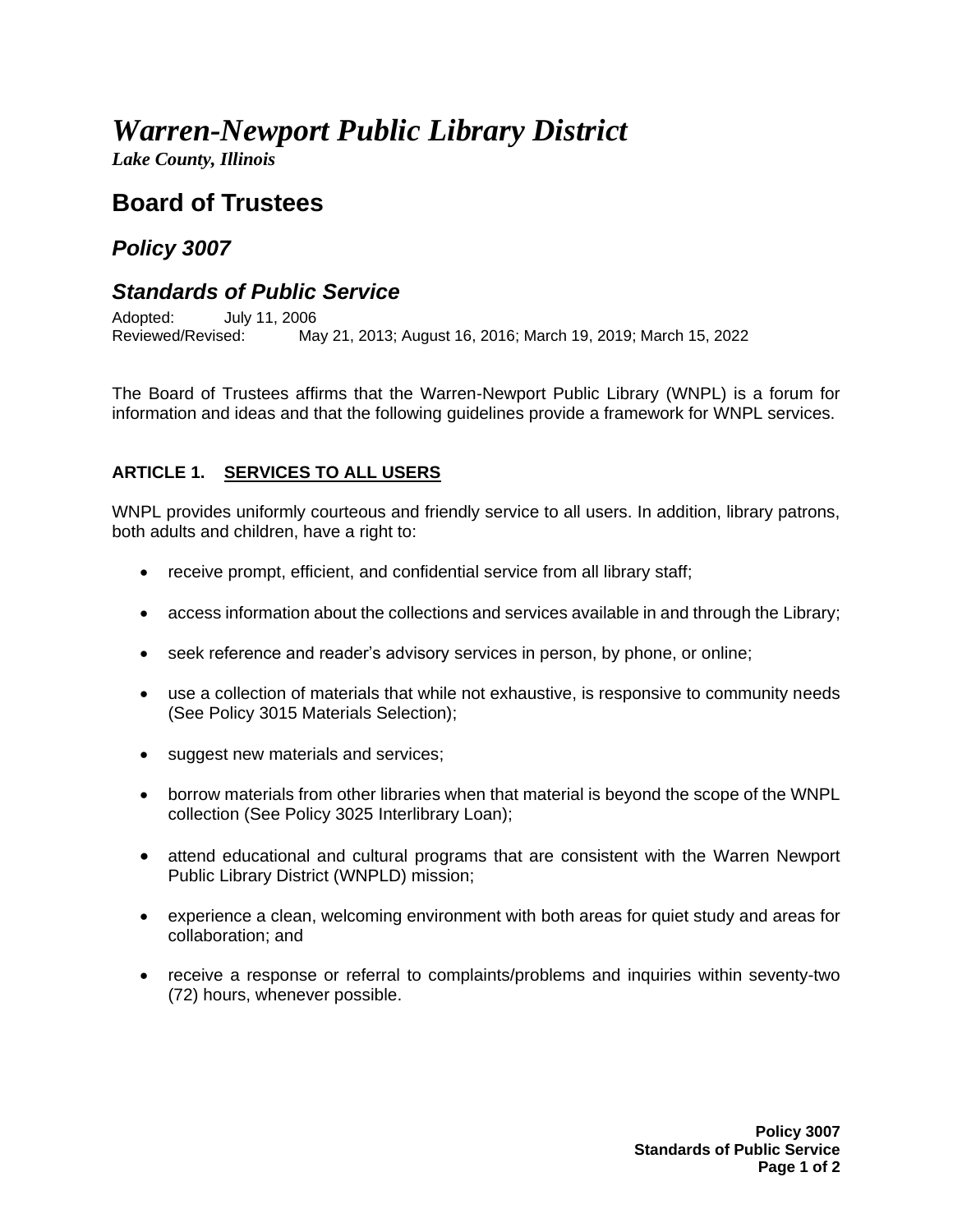#### **ARTICLE 2. SERVICES TO USERS WITH DISABILITIES OR SPECIAL NEEDS**

#### **Section 2.01 ADA Compliance**

The WNPLD Board of Trustees strive to comply with the Americans with Disabilities Act of 1990 (ADA) and the ADA Amendments Act of 2008 (ADAAA). The Executive Director is responsible for the ADA compliance of WNPLD.

#### **Section 2.02 Accommodations**

In addition to the services offered to all patrons, WNPLD offers services to assist patrons with special needs. WNPLD requests that patrons who need assistance in accessing library materials and/or services call the Library administrative office between 9:00 a.m. and 4:00 p.m. at least two (2) weekdays in advance of visiting the Library. Specific requests will be referred to the appropriate department as needed.

#### **Section 2.03 Problems with ADA Compliance**

ADA compliance problems will be handled in the following manner:

- 1. Any complaint, dissatisfaction, or dispute regarding ADA compliance must be submitted in writing and addressed to the Executive Director. Staff will assist with the submission if requested.
- 2. The Executive Director will add the complaint to the agenda of the next available Regular Meeting of the WNPLD Board of Trustees and will present the complaint at that meeting.
- 3. The Board of Trustees will provide a written response to the complainant within forty-five (45) days after the meeting at which the complaint is presented.

#### **ARTICLE 3. STANDARDS**

WNPLD Policy 3001 Access to Materials is based upon the principles set forth in the American Library Association's *Library Bill of Rights*, its Interpretations, the Freedom to Read Statement, and the Freedom to View Statement. (See Policy 3001 Access to Materials)

WNPLD adopts and adheres to the American Library Association's *Code of Ethics*. (Exhibit A)

WNPLD adopts and adheres to the Illinois Library Records Confidentiality Act [75 ILCS 70] in maintaining the confidentiality of patron records. (See Policy 3005 Confidentiality)

**\_\_\_\_\_\_\_\_\_\_\_\_\_\_\_\_\_\_\_\_\_\_\_\_\_\_\_\_\_\_\_\_\_\_\_\_\_\_\_\_\_**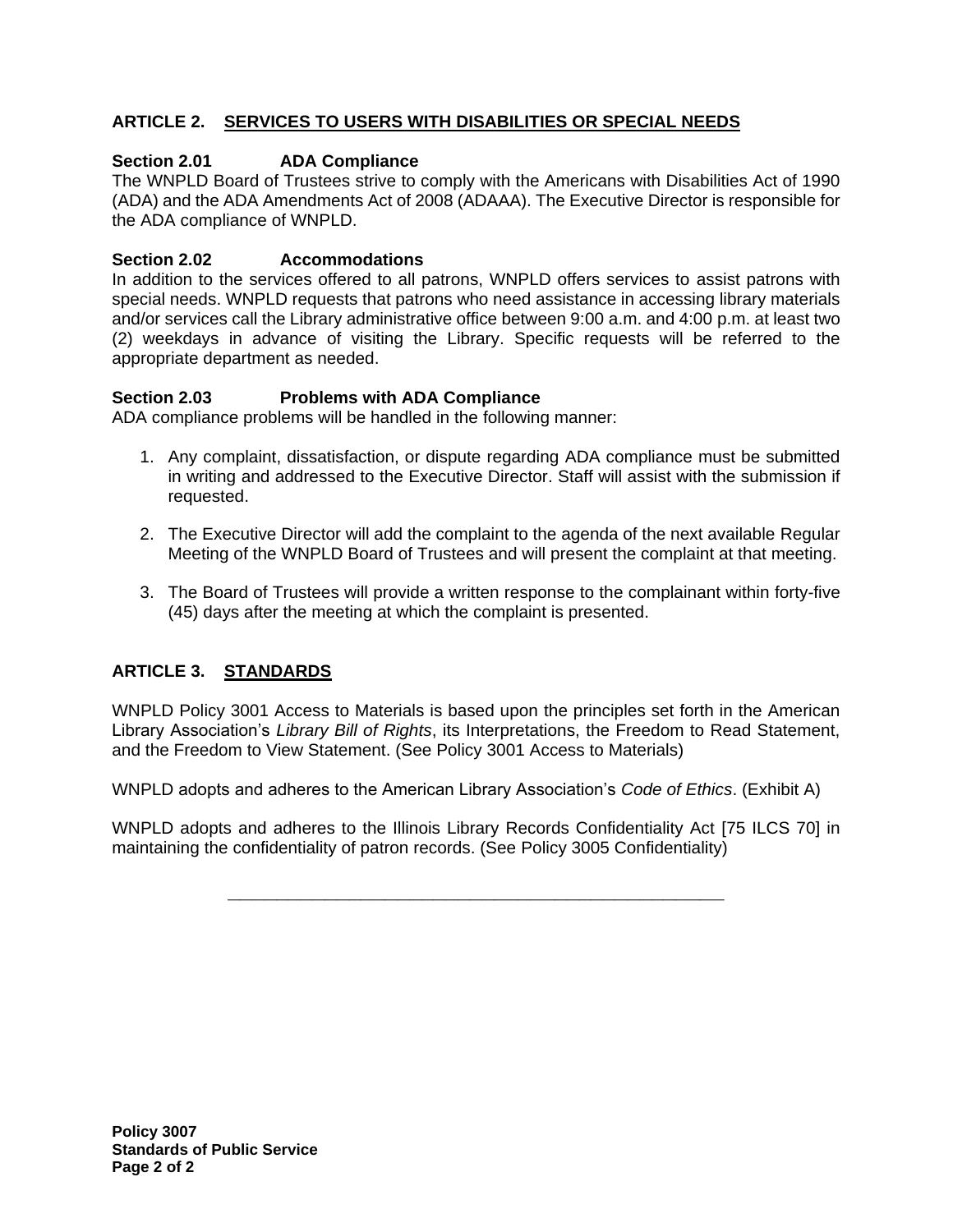#### **Code Ethics of the American Library Association**

As members of the American Library Association, we recognize the importance of codifying and making known to the profession and to the general public the ethical principles that guide the work of librarians, other professionals providing information services, library trustees and library staffs.

Ethical dilemmas occur when values are in conflict. The American Library Association Code of Ethics states the values to which we are committed and embodies the ethical responsibilities of the profession in this changing information environment.

We significantly influence or control the selection, organization, preservation, and dissemination of information. In a political system grounded in an informed citizenry, we are members of a profession explicitly committed to intellectual freedom and the freedom of access to information. We have a special obligation to ensure the free flow of information and ideas to present and future generations.

The principles of this Code are expressed in broad statements to guide ethical decision making. These statements provide a framework; they cannot and do not dictate conduct to cover particular situations.

- I. We provide the highest level of service to all library users through appropriate and usefully organized resources; equitable service policies; equitable access; and accurate, unbiased, and courteous responses to all requests.
- II. We uphold the principles of intellectual freedom and resist all efforts to censor library resources.
- III. We protect each library user's right to privacy and confidentiality with respect to information sought or received and resources consulted, borrowed, acquired or transmitted.
- IV. We respect intellectual property rights and advocate balance between the interests of information users and rights holders.
- V. We treat co-workers and other colleagues with respect, fairness, and good faith, and advocate conditions of employment that safeguard the rights and welfare of all employees of our institutions.
- VI. We do not advance private interests at the expense of library users, colleagues, or our employing institutions.
- VII. We distinguish between our personal convictions and professional duties and do not allow our personal beliefs to interfere with fair representation of the aims of our institutions or the provision of access to their information resources.